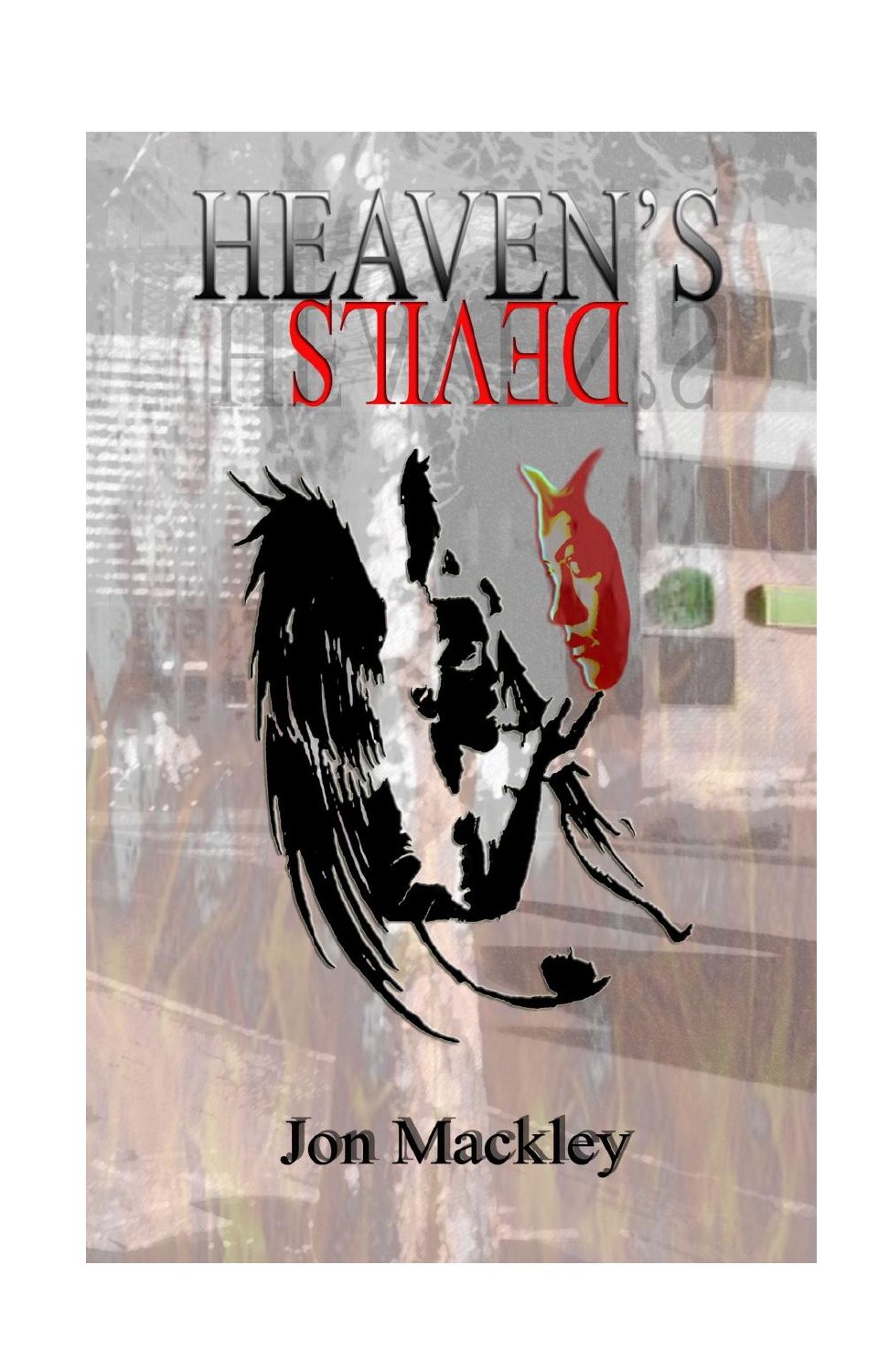## Heaven"s Devils

Jon Mackley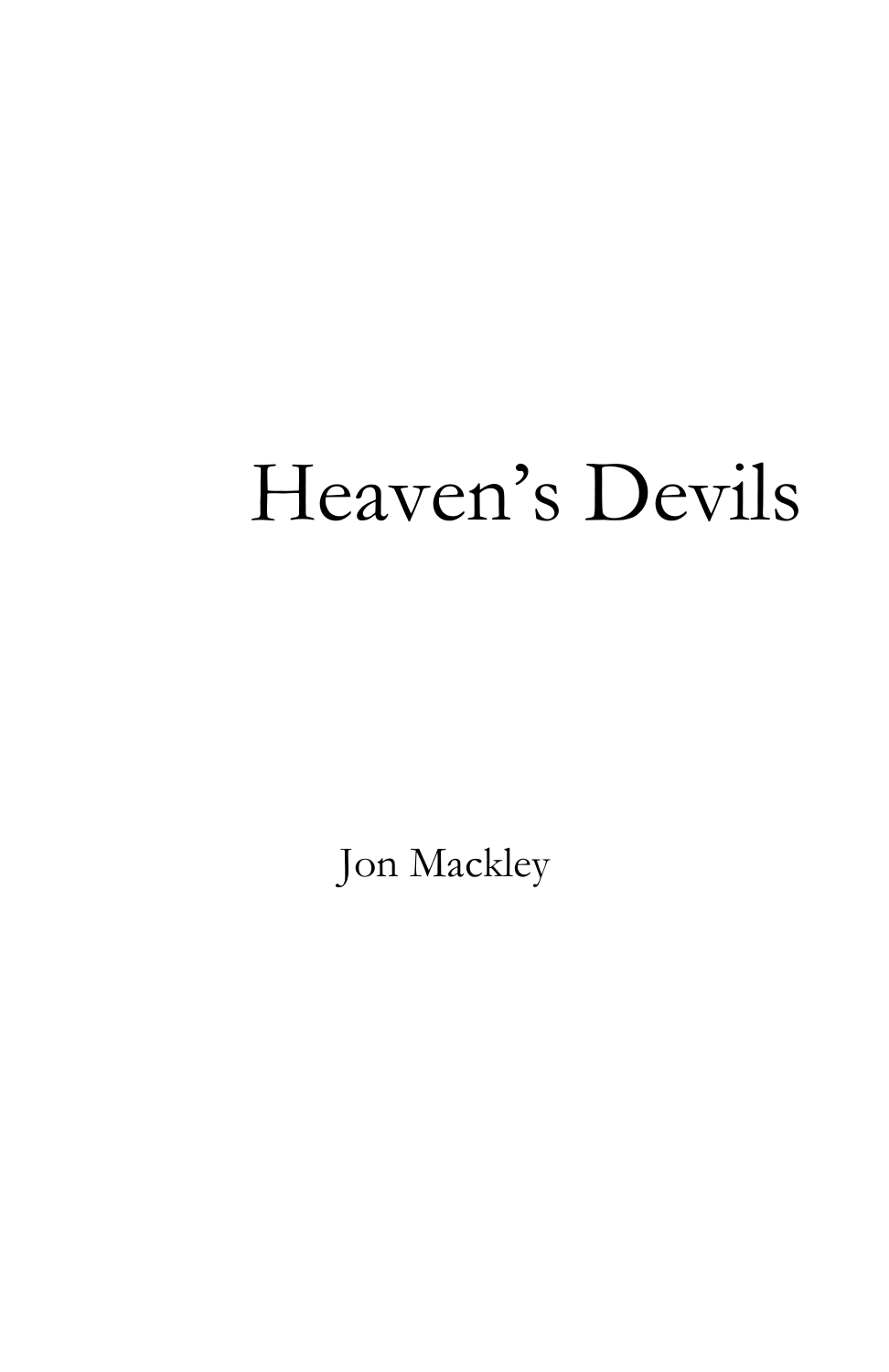Copyright © 2013 Jon Mackley

Cover design by Craig J. Brown

All rights reserved.

ISBN: 1500593052 ISBN-13: 978-1500593056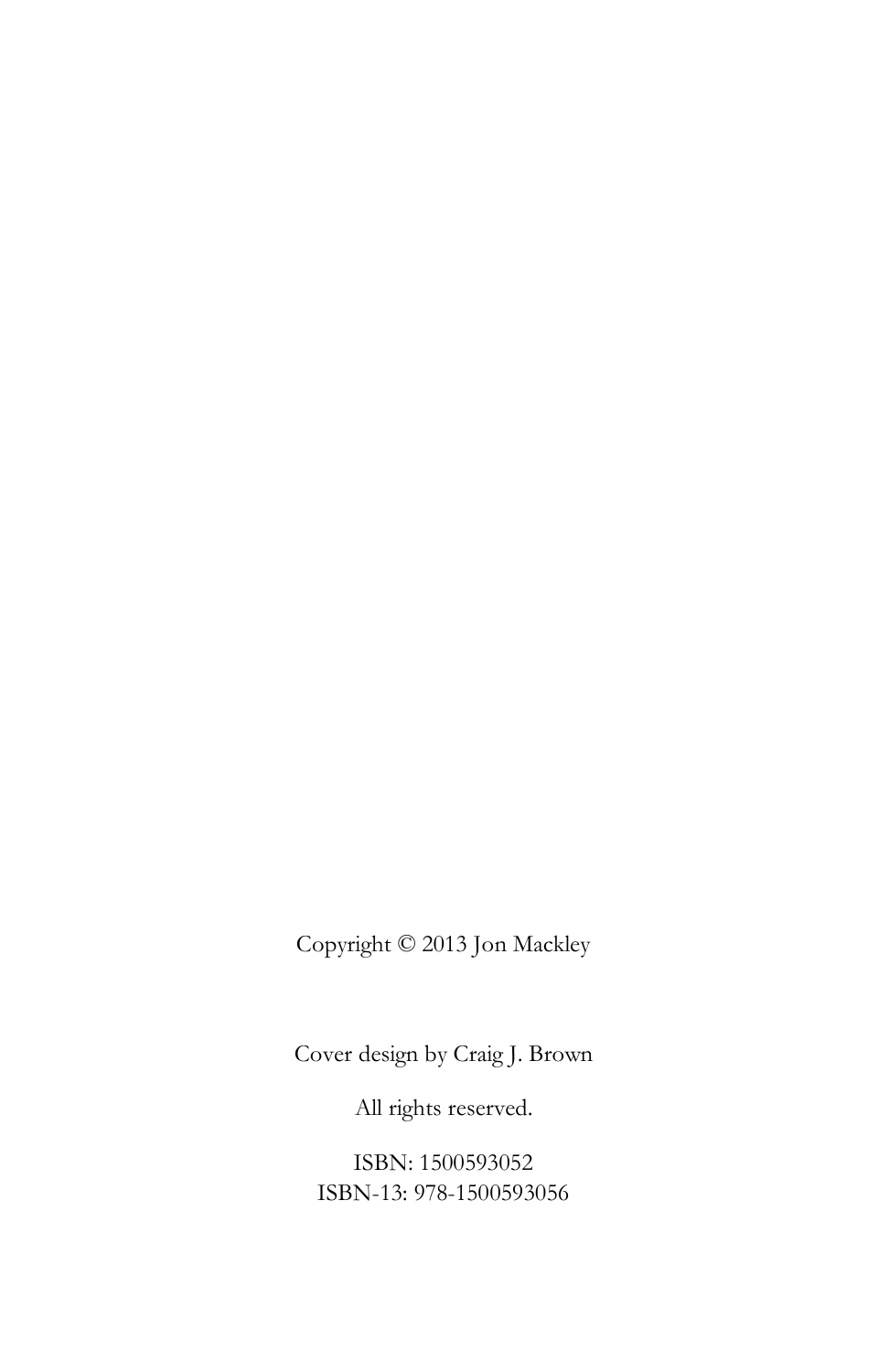1

'First six months – they're the worst,' the longhaired emaciated man snarled. He scratched his crotch and belched at the same time, then sniffed his fingers before running them through greasy hair. "Then the next year is pretty awful. After that, the next eighteen months ...' he made a face like someone had threatened to pull out his eyelashes and turn them into violin strings.

'Being this way doesn't get any better,' Rob Walker whispered. 'I should know. I've been here eight years.'

The longhaired man looked at him in surprise. "Thought you might be new,' he murmured. 'Look like you're trying to impress them with that suit an'all. Anyway, you smell.'

"What?"

The other shrugged. 'Some fancy water that might've cost a packet. You smell … false. It ain"t the honest smell of the streets.'

Rob shrugged. *Alcohol and urine? You can keep it*. This wasn"t a scent he'd choose to use. It was something his aunt gave him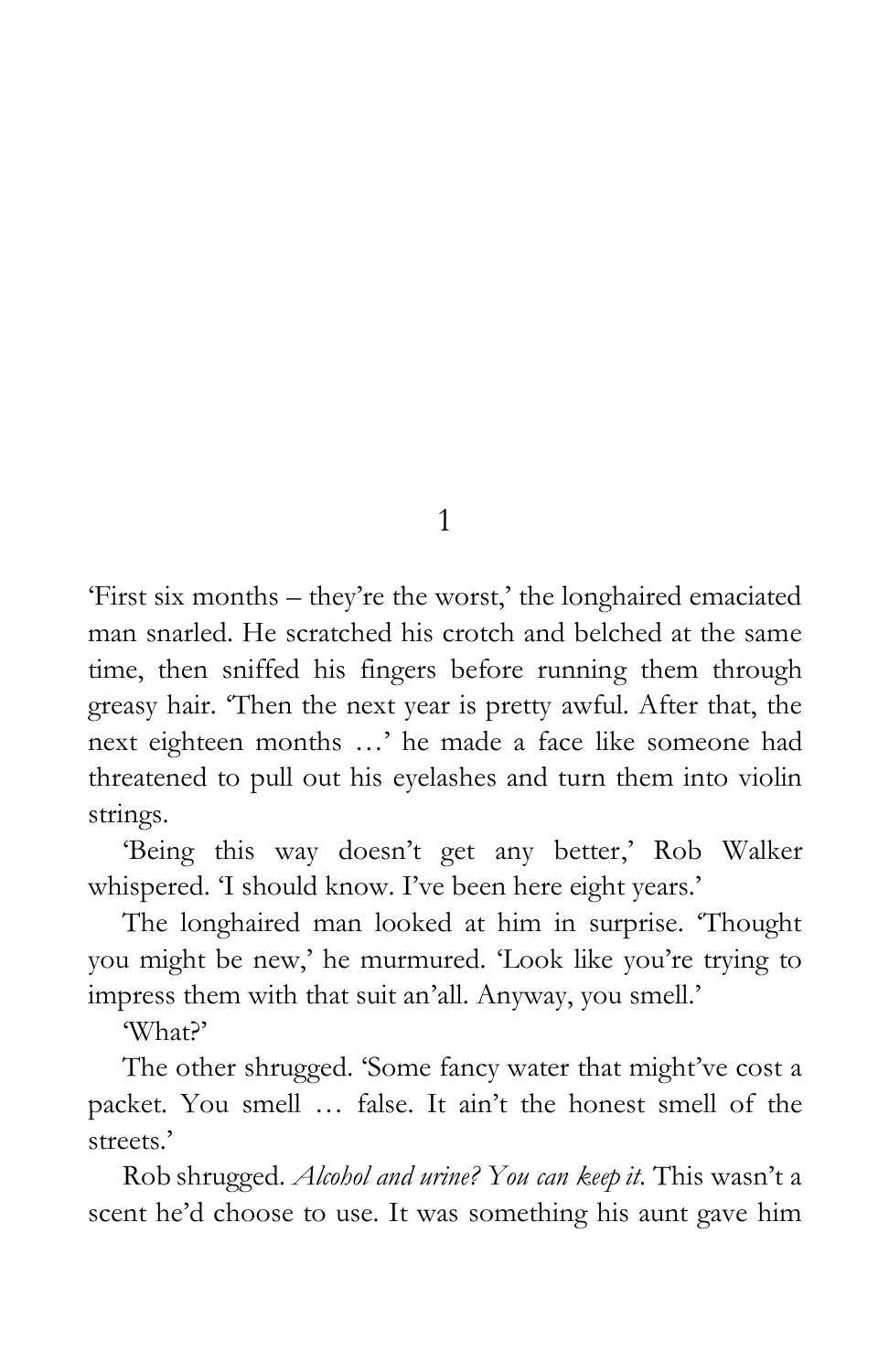*every* Christmas, as if she was dropping a hint. If he had the money, he would have taken out shares in the company that manufactured the product. His aunt's purchases alone would have made him a fortune.

'Here, you ain't Scottish?' Rob shook his head and the man next to him continued. "If you"re Scottish you"ve got no chance in there." Rob nodded. The nation had voted in favour of devolution a decade before and Scotland had become a republic. But sensing change, major employers had been displaced to England. Whisky labels were stamped "distilled in Frae Bonny England', and Buchanan's Edinburgh Fudge came from a factory outside Skegness.

Animosities had escalated. Now there were strict border controls, economic sanctions, secret negotiations with other nations that had led to the fragmenting of the European Union, and the English had taken to calling the company who owned the oil rigs in the North Sea the "English Petroleum Company'. Television was arranged by the 'English Broadcasting Company', the EBC. Scotland's most watched programme was now *Telefios*, the Gaelic news. War seemed immanent with Scotland, and the Isle of Wight, inspired by their northern allies, looked like they might also be building an arsenal for their own invasion of England.

The man continued: "They have detectors. They pick up any accent. And you see the guards at the door?" He pointed with a gnarled finger at the uniformed security officer who turned, just fractionally, watching himself be observed through the corner of his eye. "The second they pick up an accent, or when you put Aberdeen next to 'Place of Birth', he'll shoot you on sight.'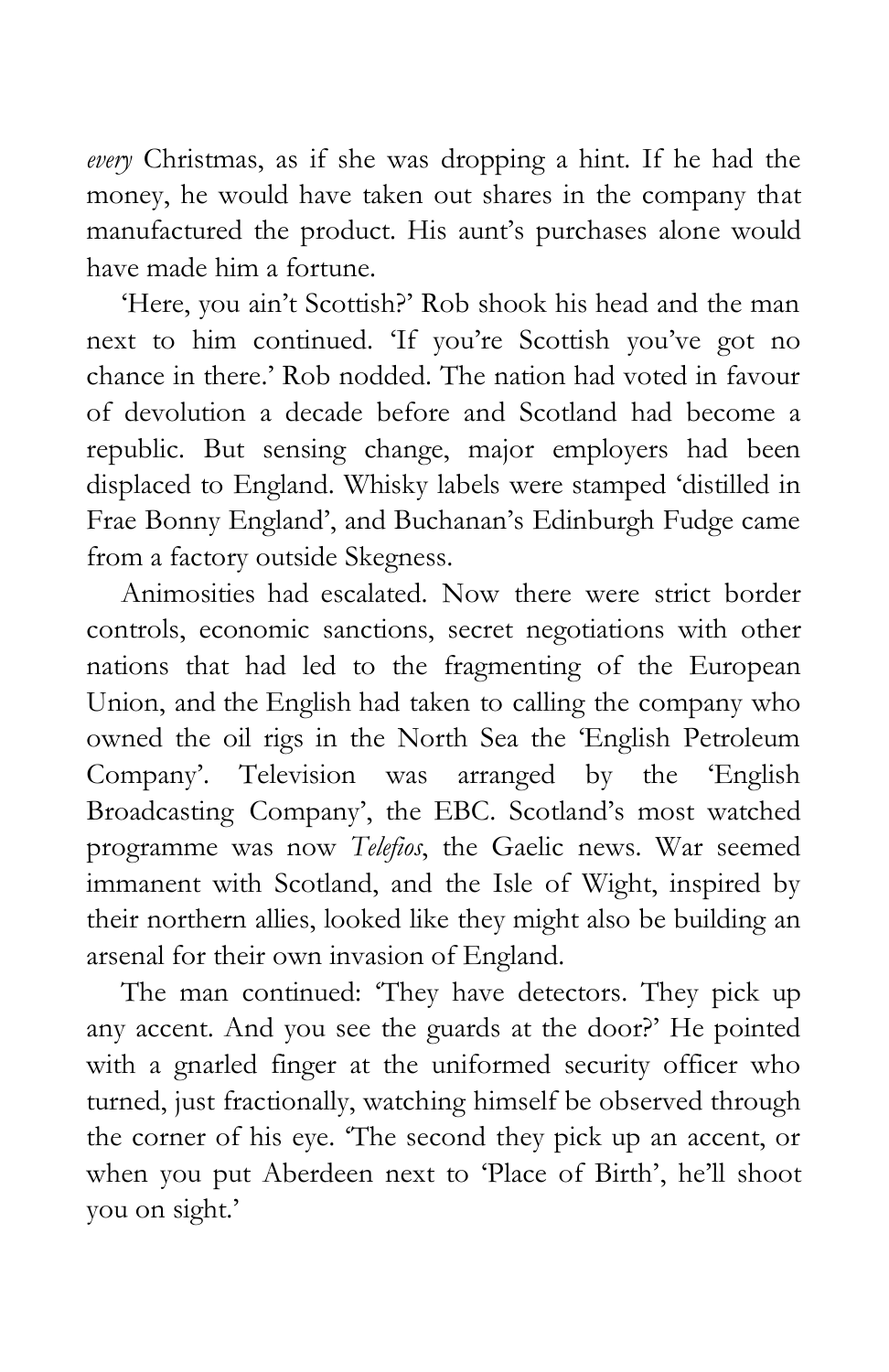Rob glanced at his watch, bored. "Lucky I"ve nothing to worry about." He tapped his battered briefcase in a tuneless rhythm, something along the lines of *Why are we waiting?* but stopped when he realised it could be mistaken for the rhythm of *Scotland the Independent*. He looked around nervously. Lines of people were forming in front of the desks like immigration and passport control. People from all lifestyles. People like him.

His name was called. Icy fingers gave his heart a little squeeze, just to let him know they were there. A harsh-faced lady met him. She pointed to a chair. He sat down, slowly and uncertainly and handed her the forms that he had prepared. She stared at them as if attempting to see an image in a stereoscopic picture.

Her expression did not change. The icy fingers reminded him they were there, then mimicked his rendition of *Why are we waiting?* followed by a few bars of the Death March. Rob let his eyes wander momentarily. The open plan office he was sitting in had been subjected to a huge refurbishment, and in the same week, the office had announced a hundred job losses. That was real irony, when the Employment Service was shedding people.

'Says you were born in Aberdeen,' the woman said in a nasal voice. An unspoken signal passed between her and the guard.

'My little joke,' Rob replied. 'Actually I was born in Cambridge.'

"That"s almost Scottish."

"You might be thinking of Carlisle," Rob said, but the woman had moved on to another part of the form.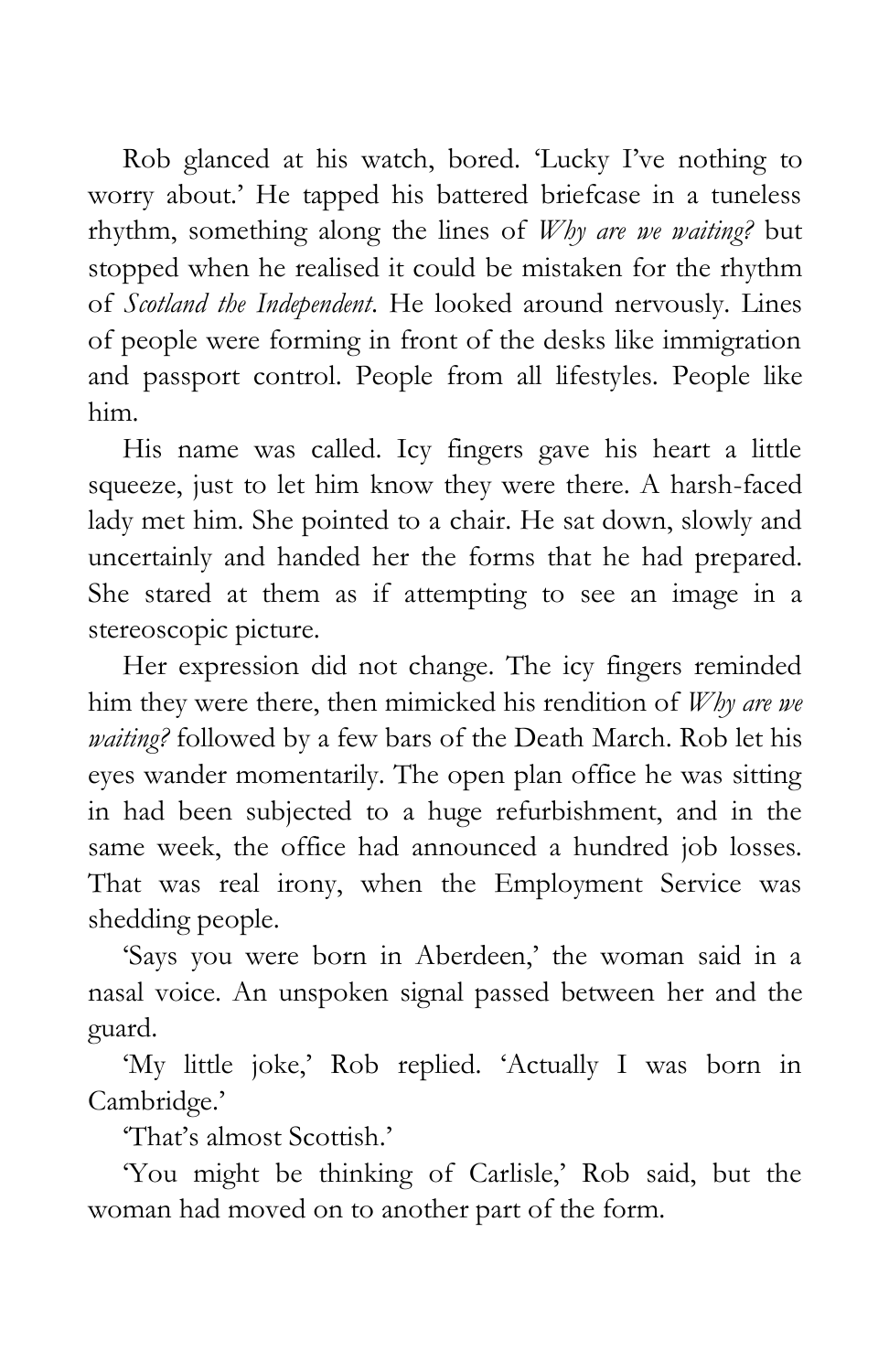"Can you prove that you"ve been looking for work over the last three weeks?'

Rob was prepared for this. He pulled two reams of paper from his briefcase: photocopies of adverts; letters he'd written; their replies; his replies to them grovelling for work; their replies back telling him to stop bothering them; his replies threatening suicide if they didn"t give him a job; and their solicitors' letters telling him to leave their clients alone. He had digital recordings of telephone calls he had made and DVDs of interviews he had taken.

She looked through them all impassively, reading every single word, ringing some of the companies who now threatened to sue the Employment Service if they ever heard the name Rob Walker again. She listened to the tapes, viewed the videos, and telephoned a friend of hers in the Police Service to arrange for experts to scour the tapes and confirm that they weren"t faked. Hours later, as Rob wiped sweat from his glistening forehead, she inhaled for her prepared speech.

"Frankly, Mr Walker, you"ve not done enough to find work. Have you considered a Government scheme to help you? There"s a residential course available: *Camps for Concentration to Search for Jobs.* It's purely voluntary.'

*Purely voluntary*, Rob realised was a euphemism for "do it or we cut your benefits", and *cut your benefits* was a euphemism for something more physical.

T've done it once,' Rob said. 'It didn't do any good.'

The unspoken signal passed between her and the guard again. He turned to see the Security Officer placing a guarded hand over his pistol.

His shoulders sagged, as though a death sentence had been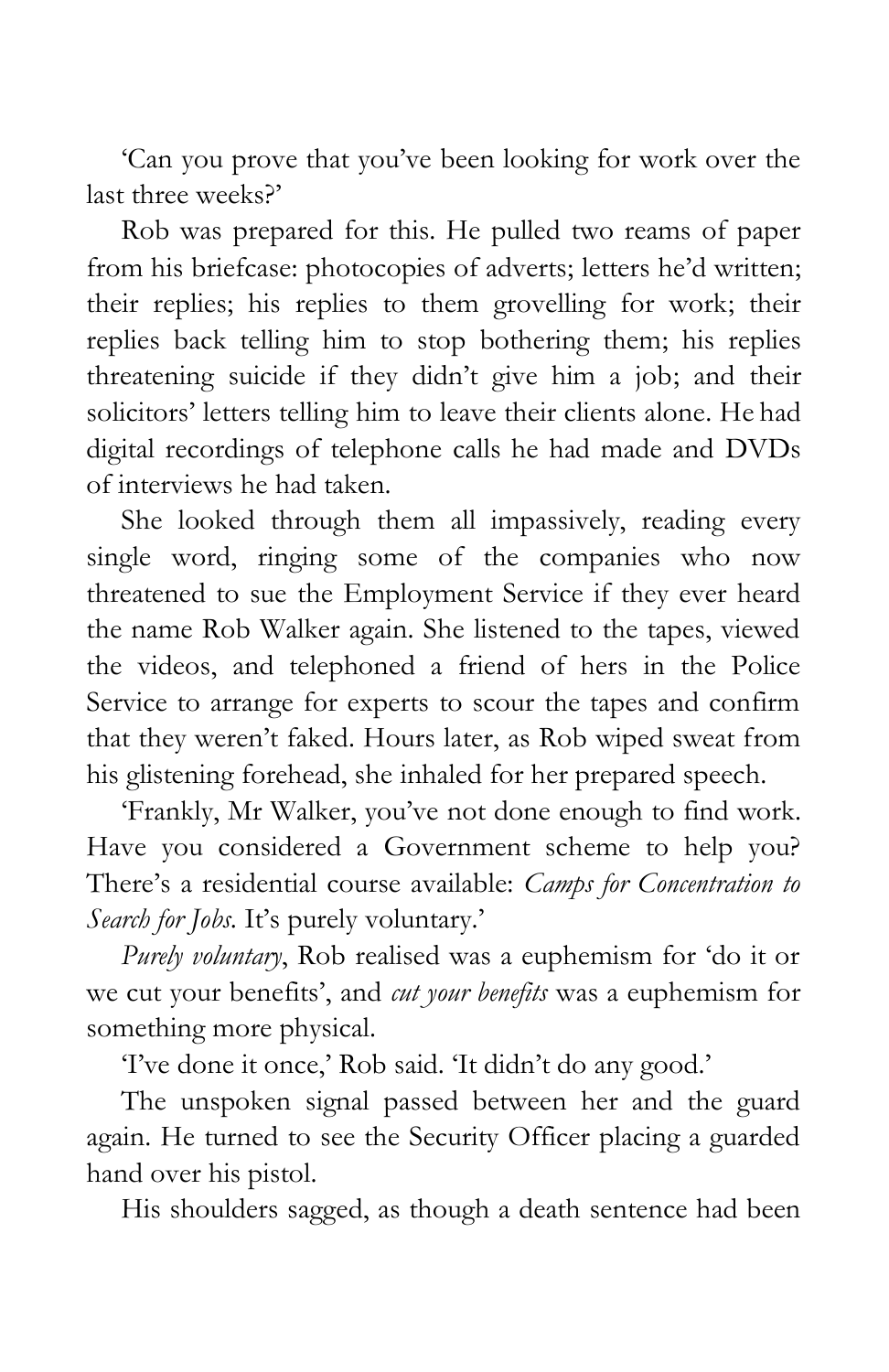passed on him. Wearily he pointed to his CV that outlined details of the numerous schemes he had tried, the same thing, just known by a different name. None of them had helped. They covered the same ground, taught the same skills, and all had the same cheap coffee, meticulously spooned into a Nescafe jar.

The gavel fell. Sentence was passed and the woman strode away leaving Rob alone to clear up the mess. Then he was given a police escort to the van that would take him to the secret location of the scheme.

It was dark in the van. Sixteen men and women sat on uncomfortable wooden benches in silence. The only light emerged from a frosted skylight overhead. After a while the van"s engines cut, motors continued to roll. The sound of chains ground against metal and the smell of fish, oil and salt lingered in the air.

"They"re taking us to bloody France," someone said.

Rob shifted uncomfortably on the bench. "Could be worse. They could take us to Scotland.'

"Quiet back there," one of the wardens barked. The van immediately fell back into a despondent gloom.

\*

The doors opened to a blinding, glaring light. Rob felt like a mole in a disco. Before he knew what was happening, he was being ushered along windowless, sterile corridors into a seminar room. He blinked, eyes watering, trying to focus on his surroundings.

'Mr Walker,' the Job Search Seminar woman said with a beaming smile that failed to reach her eyes. "May I welcome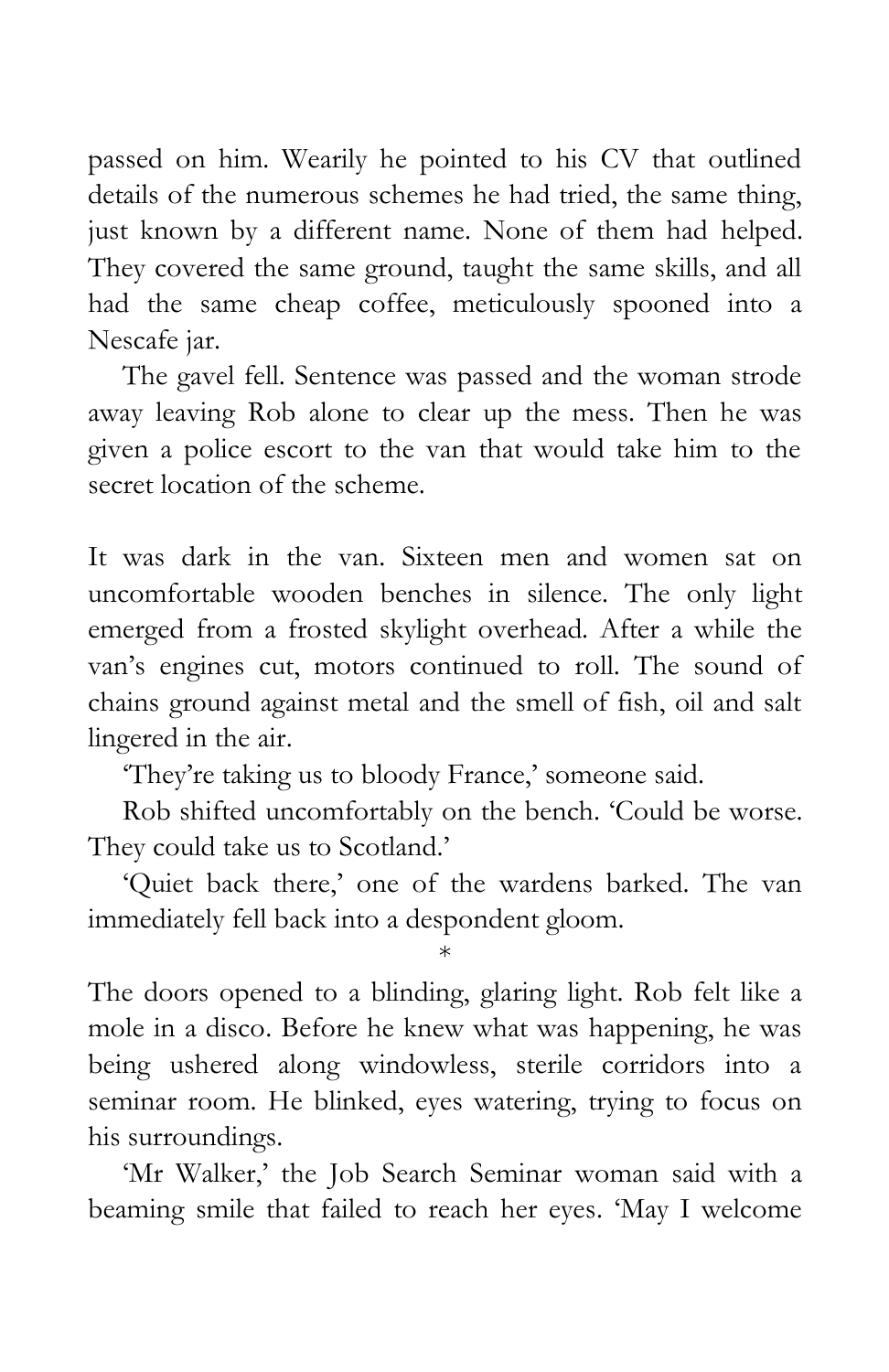you to your first day at the Residential Job Seminar?"

"No," Rob said and stormed past her, snatching a buff folder from the desk, exactly as he had several times before. He opened it quickly to see if the contents had changed. They had not; still accusatory words blared at him: *Get a Job!* They might as well have added "You Lazy Bastard" after them.

He sat down, looking at the characters dotted around the room. God, they were a wretched looking set of reprobates. They were mostly older than he was, another example of ageism in employment. The reward for years of faithful services in underpaid jobs was a 'voluntary' redundancy, and their self-esteem whittled so low that depression quickly kicked in and they completely neglected their personal appearance. They looked like students did all the time. A few Styrofoam cups had been left on a tray, and the most adventurous of the group had ventured to pick one up before sitting down.

The man next to him leaned across and held out his hand, smiling pleasantly. When he spoke, it was like looking at an excited rug. 'The name's Keith Meeks.'

'Sod off,' Rob replied pleasantly.

The woman from the desk walked in, gave a mendacious but confident smile, and introduced herself as Alison Wilks. No one paid any attention. They sat sipping their coffee. Rob glanced at his watch. They had been here ten minutes or so. He'd give them another seventy seconds to realise that they'd been duped and it wasn"t Nescafe.

Alison explained: one by one they were to stand up and introduce themselves. "Not bloody likely," Rob muttered, thanking a non-existent God that his name was at the other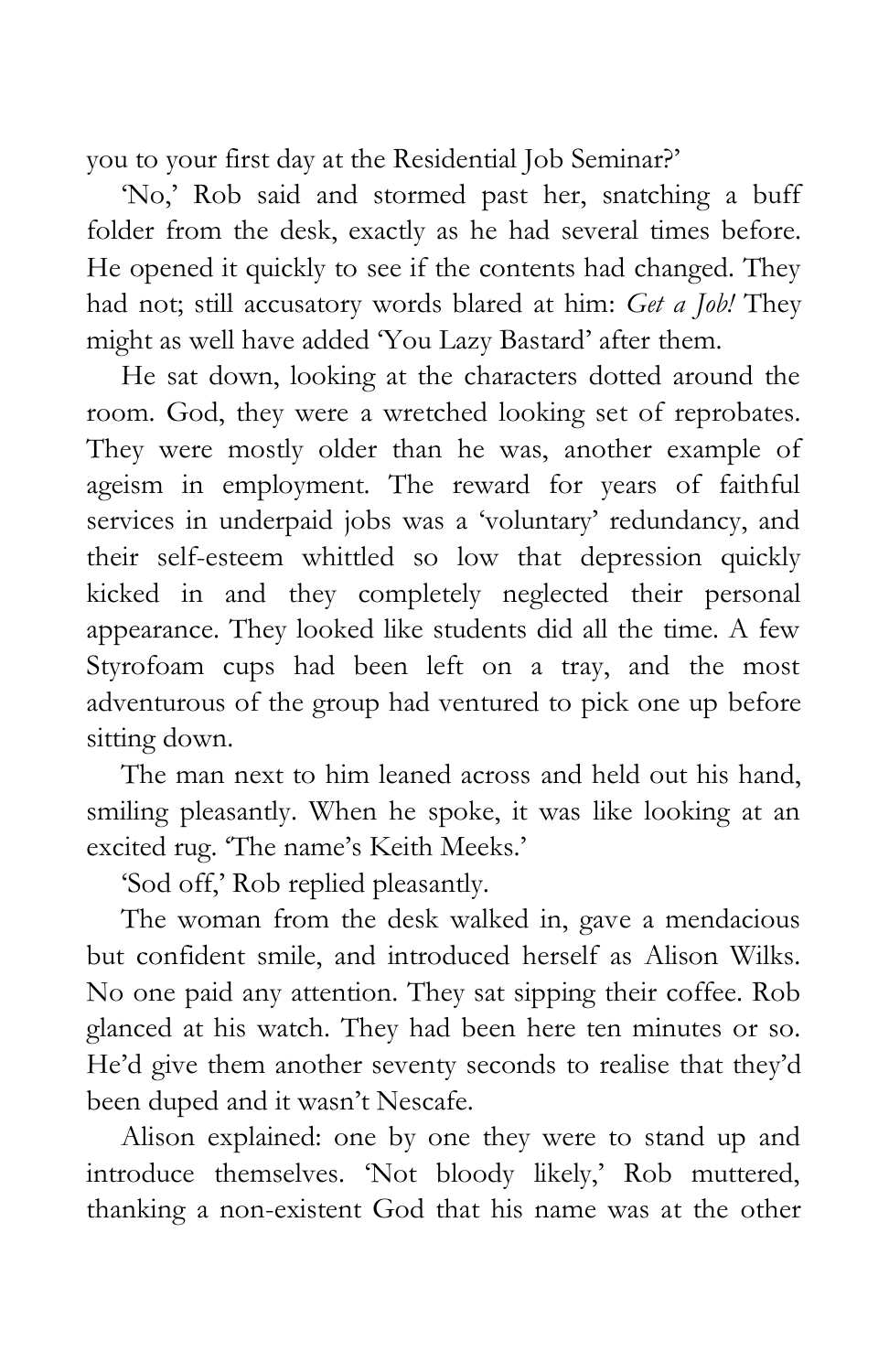end of the alphabet.

Then he cursed the same non-existent power when Alison said she"d be doing it in reverse order, because she was normally left until last.

Rob heard his name called first. He stood up and regarded everyone in the room, holding their gazes for an uncomfortably long time.

He sat down again.

"Is that all you"ve got to say?" Alison wondered.

'It's all that's important enough for these people to know.'

"You"ve a low opinion of yourself, Rob. Let"s assume most people haven"t given you a second glance. Perhaps one is blind. I'm sure there's a multitude of things you could tell us about yourself.'

Rob stood up with an enigmatic smile on his face. T'm sure there are. All right, ladies and gentlemen. I"m Robert Walker and I'm a miserable bastard. I have been,' he paused searching for the right words, ""Not Employed" for eight years now, since I was twenty. The only thought keeping me sane is if I lose my marbles, my ex-wife might find a way of getting back into my life.' He stared at a woman who wasn't looking at him, and waited to catch her attention before he spoke again. "As you can see, I"m not much to look at. About five nine, not over weight, not underweight. I haven't swindled the Government, I"ve just slipped deeper into debt with a major credit card, and the bank now keeps my gonads as collateral against any withdrawal I might like to make.

"I tried to convince the Employment Service that I was doing something worthwhile with my time. I wrote articles for *Country Life*; actually I only wanted to see their rejection slips.'